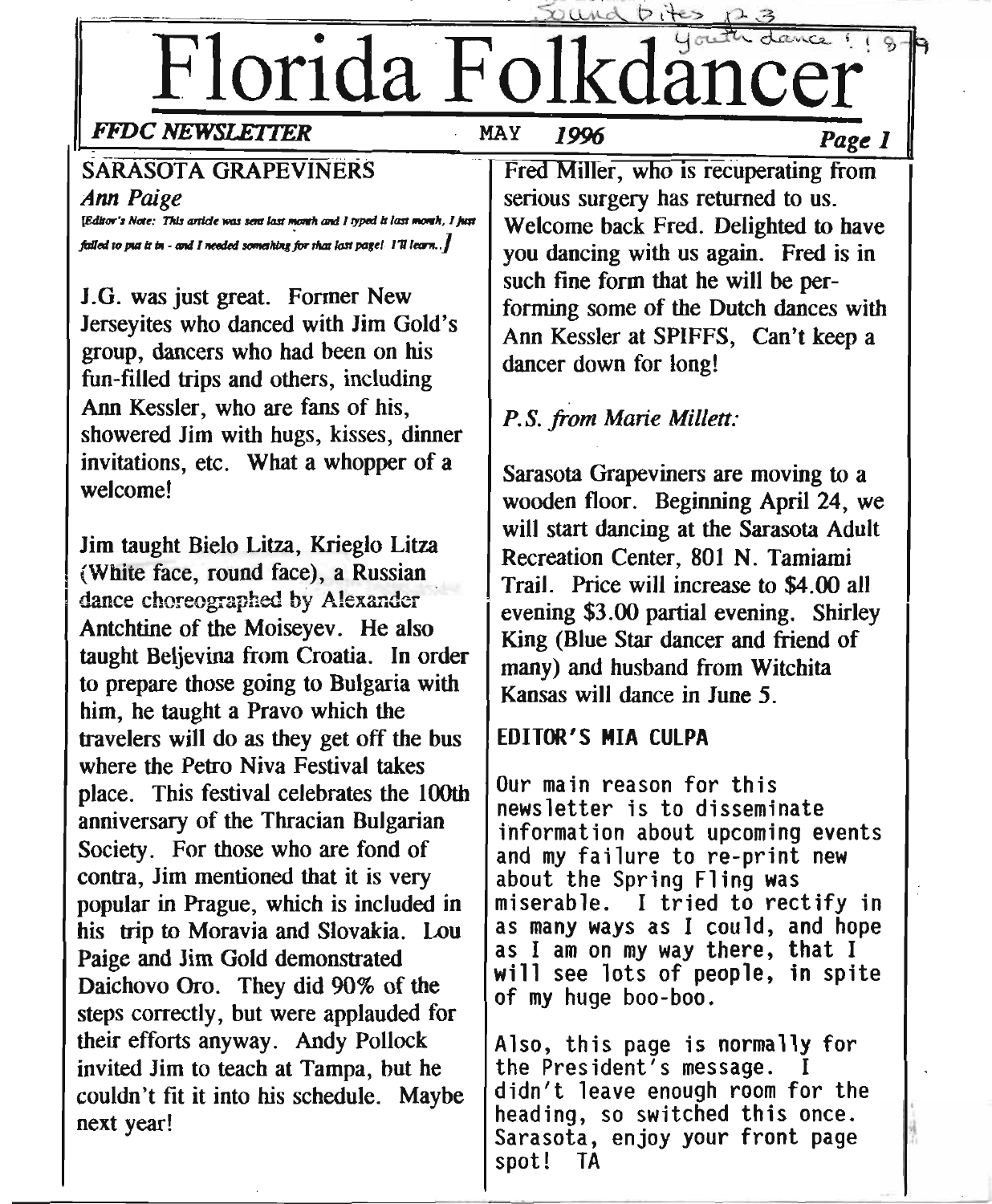# • FLORIDA FOLK DANCE **COUNCIL NEWSLETTER**

This newsletter is mailed monthly to members of the FFDC. Copyright  $\circ$  by the Florida Folk Dance Council. Permission is given to publish excerpts from articles provided credit is given to FFDC Newsletter.

The Florida Folk Dance Council is a non-profit corporation which coordinates events, disseminates information and encourages education and appreciation of international folk dances and related cultural activities for group and individuals in Florida. Membership is \$10.00 per calendar year collected in January.

The editor reserves the right to edit material submitted to the newsletter. All material must be dated and signed.

# IMPORTANT MEMBERSHIP NOTE ,

I have about 140 labels in the program, and only about 95 of them are members. Last month I sent one to every one who was on a label. But if you haven't put your \$10.00 in the pot, we will quickly run out of money; if you didn't renew your membership at camp, (or at another time), please do so immediately. I may send this issue to you to let you know this problem, hopefully with a note that your mem/ship has expired. Please take care of this matter. Leaders - please~ help!

 $\overline{J}$  , and the contract of the contract of the contract of the contract of the contract of the contract of the contract of the contract of the contract of the contract of the contract of the contract of the contract o

# DEADLINE FOR MATERIAL IS Page <sup>2</sup>. THE 15th OF THE PRECEDING **MONTH**

Order of preference for article formats:

1.) To make life much easier, send articles via E-MAIL to tia2090@aol.com.

2.) Mail it to me via floppy disk (IBM compatible formatted disk). I use WP51 and I don't have Bobby's knowledge about importing. Use WP51 or else!

3. Send it to me by mail. I have to retype it into my word processor, but that's my job!

Mail information, articles, change of address and membership money to:

# FFDC NEWSLETTER TERRY ABRAHAMS 717 SOUTH EDISON TAMPA FL 33606

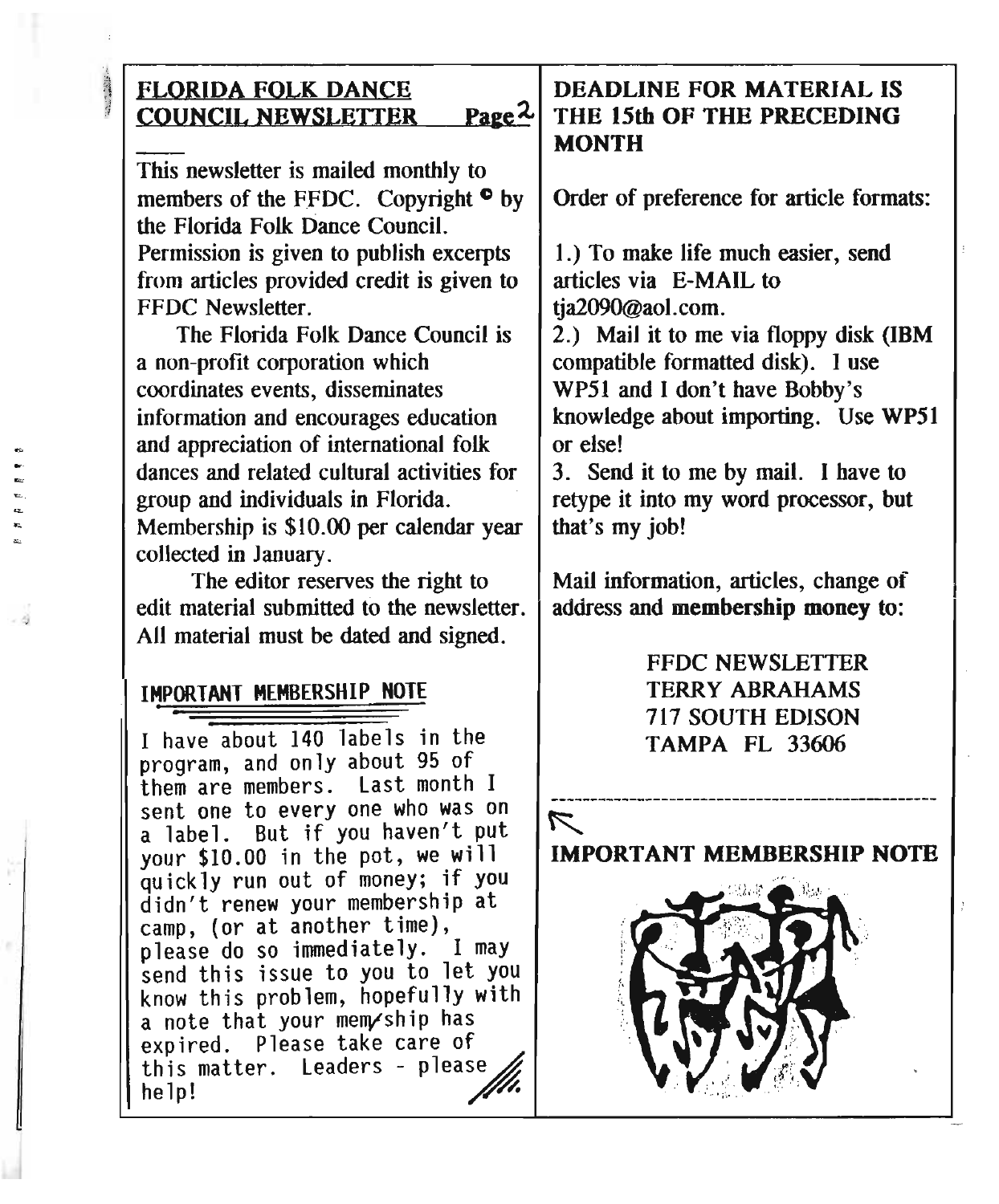# PRESIDENT'S MESSAGE - *Andy*

THE GAUNTLET OF SOUND I sat in with the sound person at the Showcase stage at SPIFFS. He had wonderful equipment, and was a master of his craft, yet he couldn't make over 1/2 the acts sound more than average. Why? People gave us bad tapes. Many of us decide to improve the sound quality at our dances; we go out, buy a new piece of equipment, plug it in, and find things aren't much better. I think sound systems are like running a gauntlet - to be successful you must dodge every blow, or eliminate every problem.

SOURCE: 1) Was the master made clean in the first place? 2) Is the record you are starting with clean (not scratchy)? 3) Are you using a good turntable and stylus?

PROCESSING: Did you 1) Make the recording on a good quality tape? 2) Line it in on both channels going from one good deck (or turntable) to another? 3) Did you set all the controls - Bias, Dolby, Auto-rec., mode right?

OUTPUT: 1) Are you playing it on a good tape player? 2) Are your controls-bias, Dolby, equalization, treble, bass, filters set right 3) Are all connections tight (especially check for loose speaker connections) 4) do you have enough power (power specs. must say r.m.s. any other type of rating isgarbage) 5) Are you properly grounded and shielded (often unnecessary) 6) good speakers properly located? Good sound requires \$ investment, self-education and effort.

A FEW MORE BASICS for beginners at making show tapes. Any tape labelled low noise is going to be high noise. The normal bias tapes you can buy at gas stations are not the same quality as the ones we buy in bulk from Cass-A-Tape (816-444-8123) or Polyline (847-390-7744). If it's really important, spend an extra # and get a chrome tape. Dubbing tape to tape will boost the bass. A good sound person can keep tapes for individual dances in the right order, but you will often get sound people who worked late the night before. Play it safe - put it all on one tape. Most important - saturate the tape properly - just up to the red line (or zero) on the meter. You can push a little further with Dolby or with chrome tape.

HOW TO LEARN: 1) A lot of valuable info comes with may good home tape decks. 2) library books. 3) LISTEN when you go to others' events. LOOK at how their set-up is and try to evaluate their results.

MONEY SAVING IDEAS: Set up your car tape recorder so you can use it for dancing, (you'll need a 12 volt that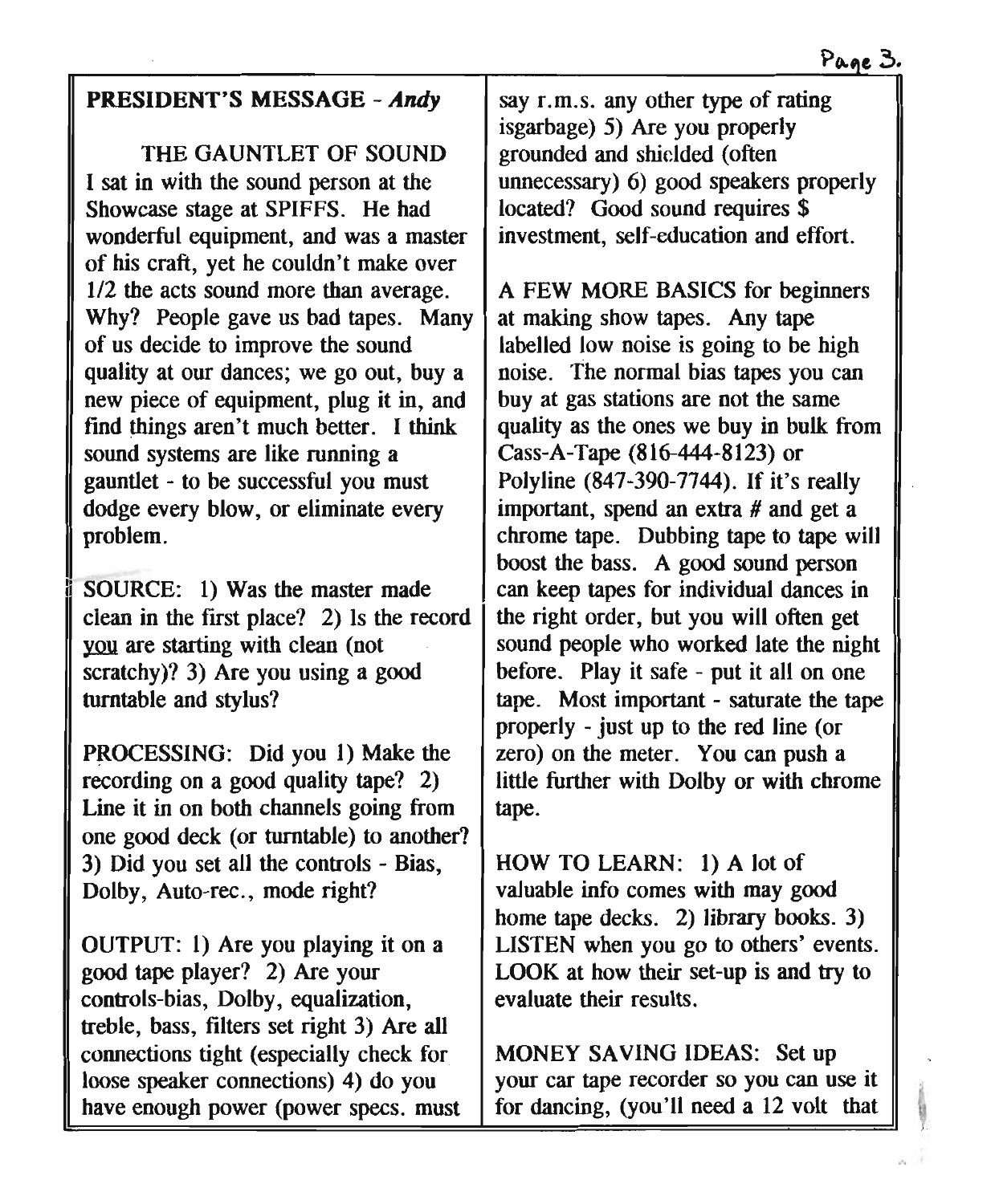# President's message (continued)

power supply c. \$20), rear speakers.

RECOMMENDED BOOK: Connecting by Tom Myers (Harper & Row), for the beginner - explains why pos. goes to pos. but input goes to output; for the journeyman - what's a balun, why a stereo VCR and mono TV are better than vice-versa; for the truly insane how to connect every room in your house to your stereo, VCR, and more with complete remote control, how to tape one premium channel while playing another, etc. DON'T GET ADDICTED. Where he say unplug, switch off, turn down, I would reverse the order. UNPLUGGING A TAPE RECORDER OR VCR WILL NOT DRAIN ALL THE POWER FROM THE CAPACITORS. NEVER REMOVE THE BACK - YOU COULD DIE. (Those caution notices are not simply scare tactics to protect service peoples livelihoods. Happy taping!!!

*A donation to the. Olga Princi . Scholarship fund was received from Larry Wanell on behalf of the Orlando International Folk Dance Ensemble.*

## ONE MORE CALENDAR EVENT...

Shmulik Gov Ari will be/in Miami May  $18-19$ . That's all'I know, but call if you are interested.

# $~\cdot$   $~\cdot$   $~\cdot$   $~\cdot$   $~\cdot$   $~\cdot$   $~\cdot$   $~\cdot$   $~\cdot$   $~\cdot$   $~\cdot$   $~\cdot$   $~\cdot$   $~\cdot$   $~\cdot$   $~\cdot$   $~\cdot$   $~\cdot$   $~\cdot$   $~\cdot$   $~\cdot$   $~\cdot$   $~\cdot$   $~\cdot$   $~\cdot$   $~\cdot$   $~\cdot$   $~\cdot$   $~\cdot$   $~\cdot$   $~\cdot$   $~\cdot$   $~\cdot$   $~\cdot$   $~\cdot$   $~\cdot$   $~\cdot$ DELAND INTERNATIONAL FOLK DANCERS - Joan Washington

We had a good dance season with some unique experiences to add spice to our regular dances. We celebrated the group's two year anniversary by having cake and ice cream after the dance and listening to a tape from Romania with a version of Ciuleandra that sounds just like the one we have danced to for may years. I still haven't gotten a translation of "she forgot to bring the eggs", but I'm working on it. Our two Romanian immigrants have continued to dance with us and we have enjoed helping them practice their English and leanr more about life in America. Since they have moved into their own aparrtment they have added words like "garage sale" and "flea market" to their vocabularies. And they have invited a young Chinese immigrant frm their English as a Second Language class to dance with us too. DeLand really is a melting pot of cultures.

We had two publicity events in March. On March 23rd Wally and I tajgut a folk dance workshop at the Spring Music and Dance Frolic in Barberville. It was a well planned festival and an enjoyable day of dancing. We participated in at least a little of each dance workshop - polka, two-step, contra, circles and squres - and then we taught the folk dance workshop with hlep from the members of the Deland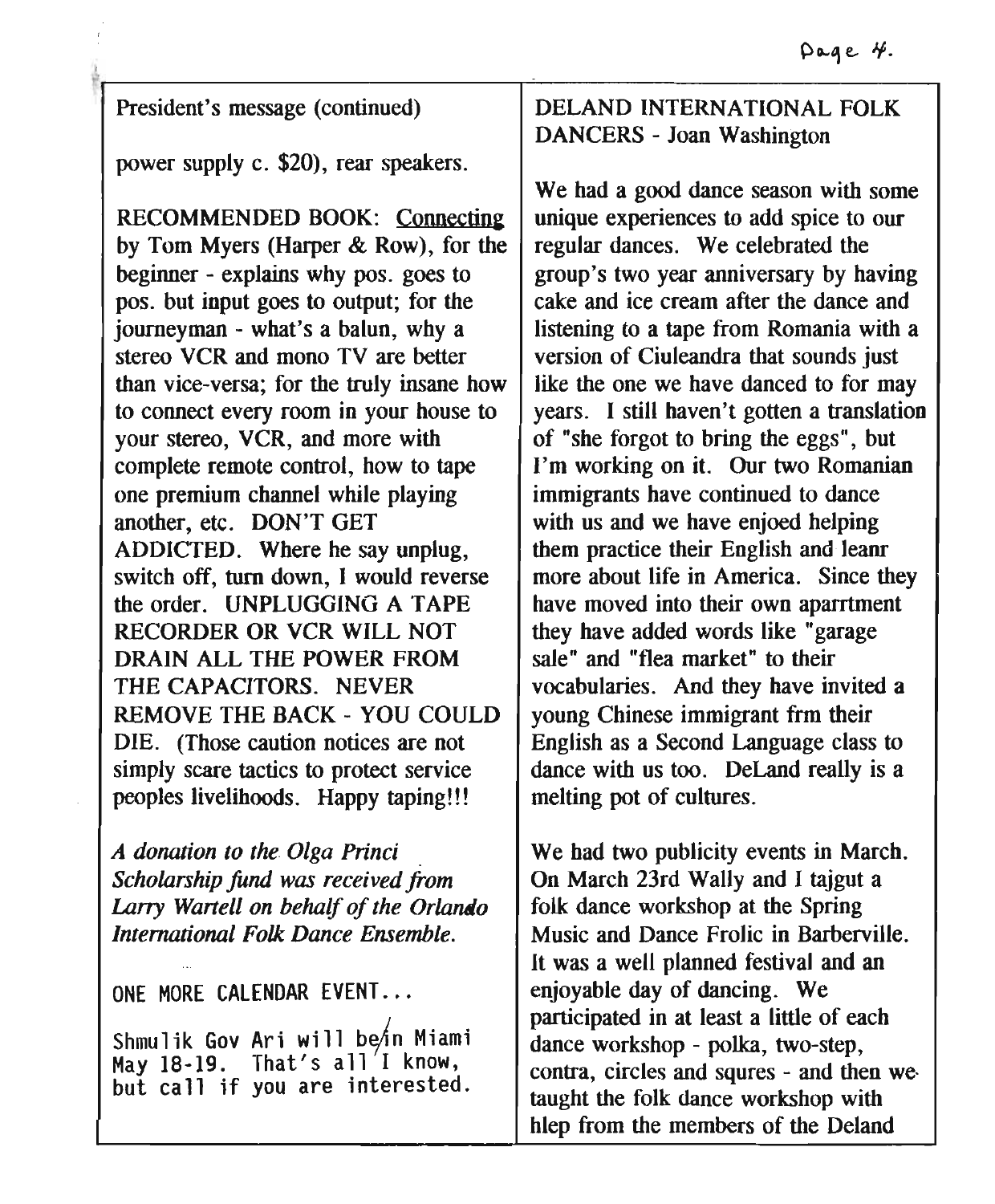group. we even met a couple from Jacksonville, who used to folk dance before they moved to Florida and introduced them to the florida folk dance scene. I hope to see Cathy and Guy Bailey at the Spring Fling.

On March 30th, members of the group danced at the Athens of florida festival in Downtown DeLand. It was part of an art and culture extravaganza with some hot air balloons thrown in. We didn't get much audience participation in fact there wasn't much audience. The weather was cloudy with intermittent sprinkles of rain until about 3:00 p.m. when the rain began in earnest.

No dancing May through September see you in October!

SOUTH BREVARD INTERN'L FOLK DANCERS - Joan Washington

Get out your social calendars - the Fall Fling will be saturday, October 26th at the Deland Woman's Club. John Daly has been putting lots of thought and effort into improving the sound quality. Again we'll do our best to make it a fun day of dancing and socializing for everyone.

Some of our dancers are busy making costumes and preparing for an Armenian performance in early May celebrating the 3000th anniversary of Jerusalem

It's not easy to find examples of Armenian costumes, but we're putting our creative talents to work. Some of the group will also be joining the Israeli dancers for their part of the show.

Our regular Friday evening dances have been well attended and we have some enthusiastic new members. John has been keeping us busy learning a variety of dances and Carol McGinn has taught the Charleston and the Swing to increase our dance versatility. You never know what you'll hear coming out of our speaker! Dancing will continue through at least part of the summer depending on whether we get enough people to cover the rent. Join us!

# TAMPA

Traveling seems to be our forte in our little group. Byron and Linda Albert are spending three weeks in Turkey in May, touring with Rick Steve's Europe thru the Back Door group. You may have seen some of Rick's films on the Travel Channel or PBS. They have never been on a tour with his group before and are looking forward to it.

Maria Pasetti was in Argentina for Tango lessons! NoW that's commitment to dance!!! Judith and Ernesto back from spain, on their way to Georgia for family matters.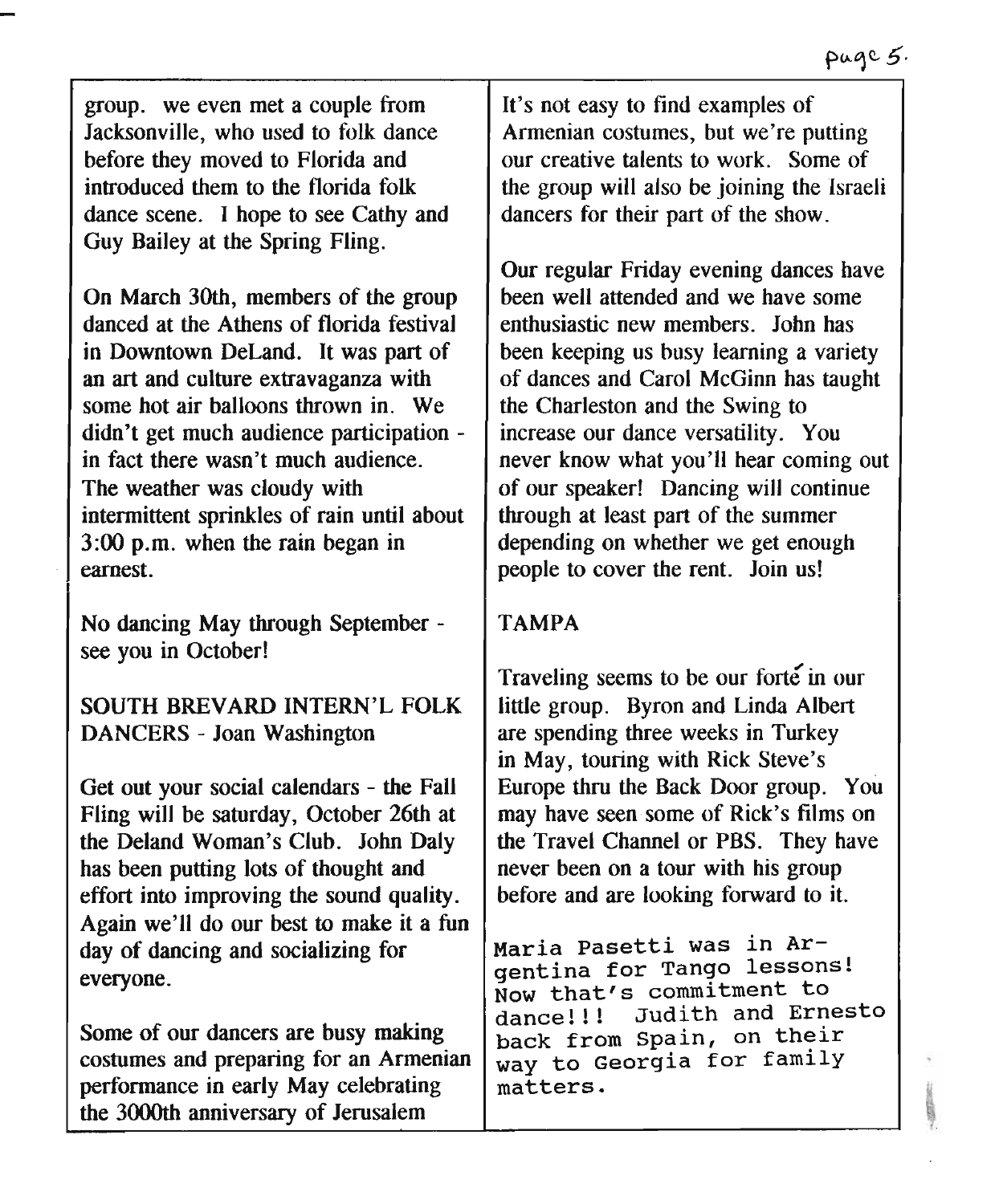|                                         | . قا -4                                   |
|-----------------------------------------|-------------------------------------------|
| <b>CALENDAR EVENTS</b>                  |                                           |
|                                         | Different specialist each week, including |
| STOCKTON FOLK DANCE CAMP                | International, Eastern European, Balkan,  |
| July 28-August 3 & August 4-10          | Israeli, Tex-Mex, Country western,        |
|                                         | Scottish and English country, contras,    |
| Iwao Tamaoki -Japan                     | squares, Scandanavian, novelty couple     |
| Hennie Konings - Russia                 | dances. Staff includes: Mihai David,      |
| Nora dinzelbacher - Argentina Tangos    | Jimmy Drury, Ya'akov Eden, Mark           |
| Desa Djordjevic - Serbia                | Finlay, George Fogg, Ayalah Goren,        |
| Tinecke van Geel - Armenia              | Teme Kernerman, the Kotanskys, Jacek      |
|                                         |                                           |
| <b>Barry Glass - Balkans</b>            | Marek, the Nemovichers, Sherry            |
| Jeff O'Connor - Country Western         | Palencia, Olga Sandolowish, Stew          |
| Jerry Helt - Square                     | Shacklette, Sandy Starkman, Marianne      |
| <b>Bicoastal Band</b>                   | Tayolor, David Vinski, Joe Wallin.        |
| Call: 916-488-3897                      | Call 516-621-6273                         |
| <b>BUFFALO DANCE CIRCLE</b>             | MONTREAL INTERNATIONAL                    |
| Memorial Day Weekend (May 24-27)        | <b>August 4 through August 9</b>          |
|                                         |                                           |
| Jeljko Jergan - Croatia                 | Nissim Ben-Ami -Israel                    |
| Jorge Pererya - Argenty                 | Zeljko Jergan - Croatia                   |
| Andor Czompo - Hungarian                | Jaap Leegwater - Bulgaria                 |
| Jerry Helt - Squares, Contras           | Ahmet Luleci - Turkey                     |
| Live Music:                             | Theodor Vasilescu - Romania               |
| Jerry Grcevich Tammy Orchestra          | Call 514-481-3867                         |
| <b>Treo Tango Argentinos</b>            |                                           |
| Geroge Batyi Group-Hungarian, Gypsy     | <b>KENTUCKY DANCE INSTITUTE</b>           |
| Ellen Jacobs & Larry Robinson, Scan     | July 28-August 3                          |
| Call 301-871-8788                       |                                           |
|                                         | Stew and Anna Shacklette-Squares,         |
| MAINEWOODS DANCE CAMP                   | <b>Quadrilles, Contras</b>                |
| Six Weeks continuously from July 20     | Bea Montross - Mexican, Spanish           |
| through Sept 2,                         | Sandy Starkman - International            |
|                                         |                                           |
| Editor has much more information on     | George Fogg - English Country             |
| each of these - write for copies if you | <b>Scott McKee - Clogging</b>             |
|                                         | Danny Pollock - Israeli                   |
| can't reach these people by phone.      | Call 502-422-2421                         |

 $\hat{f}$ 

was public.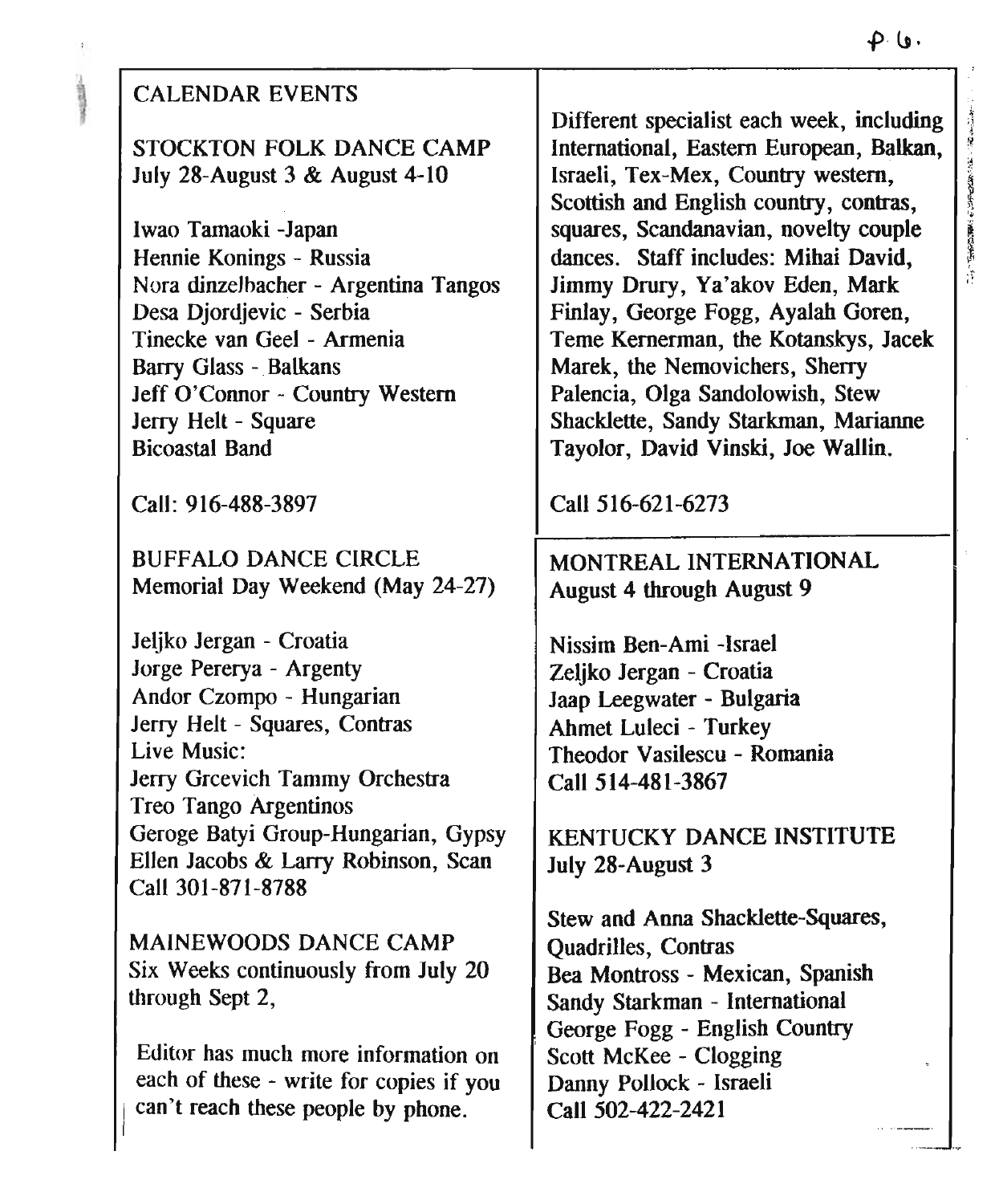# **CONTEST!!!** Linda Albert found the following in her E-mail. Read and you will know immediately what the contest is... New in the marketplace -

光工業

**SALE TO THE STATE** 

Sister Mary Barbie: This spiritual Barbie comes with jointed knees and neck for genufiecting and praying, mini-rosary boads, a mini-bible, and a black sequined mun's babit (after all, she's still Barbie). Pull the string on her back and she says nothing because she's taken a vow of silence.

Admin Barbie: Works twenty hour days for little pay (80% of Admin Ken's salary), and is the lowest on the totem pole despite being the one that actually runs the group. Comes with mini-laptop. Pull the string on her back and she'll Schedule + a meeting with your other dolls, replace the toner cartridge in the laser printer, coordinate a re-org and a move, and order airline tickets for Director Ken

Temp Barbie; This smartly dressed, intelligent, hard-working and enthusiastic Barbie is ready to go right out of the box, but usually goes untouched for at least a day while everyone tries to figure out why they bought her. Pull the string on her back and she'll stuff envelopes indefinitely, all the while wondering why she got a liberal arts degree. Comes with mini-resume, and mini-filing cabinet filled with the past five-years worth of US Tax Code revisions which need to be collated.

Twelve-Step Barbie: Pull the string on her back and she says, "Hi, I'm Barbie and I'm an alcoholic." Comes with a "One Day At A Time" bumper sticker, a 30-day chip, and a pack of smokes.

Ripped-Off-In-The-Divorce-Settlement Barbie: Pull the string on her back and she unloads a torreat of insults and death threats for her ex's new wife. Comes with a haired for all men, and a Malibu Barbie tan (except for a white band on her left hand ring finger).

Birkenstock Barbie; Finally, a Barbie doll with horizontal feet and comfortable sandals. Made from recycled materials.

Bisexual Barbie: Comes in a package with Skipper and Ken.

Bite-The-Bullet Barbie; An anthropologist Barbie with pith helmet, camera, detachable limbs, fake blood, and the ability to perform surgery on herself in the Outback.

Blue Collar Barbie; Comes with overalls, protective goggles, lunch pail, UAW membership, pamphlet on union-organizing and pay acales for women as compared to men. Waitressing outfits and cashier's apross may be purchased separately for Barbies who are holding down second jobs in order to make ends meet.

Our Barbies Qurachves: Anatomically correct Barbie, both inside and out, comes with spreadable legs, her own speculum, magnifying glass, and detailed diagrams of female anatomy so that little girls can learn about their bodies in a friendly, non-threatening way. Also included: tiny Kotex, bookiets on sexual responsibility. Accessories such as contraceptives, sex toys, expanding uterus with fetus at various stages of development, and breastpump are all optional, underscoring that each young woman has the right to chose what she does with her own Barbie.

Rebbe Barbie: So why not? Women rabbis are on the cutting edge in Judnism. Rebbe Barbie comes with tiny satin varmalke, prayer shawl, teffilia, allver itaddish cup, Torah scrolls. Optional: tiny mextuzah for doorway of Barbie **Townhouse** 

Homegirl Barbie: Truly fly Barbie in midriff-bearing shirt and baggy jeans. Cornes with gold jewelry, hip-hop accessories, and plenty of attitude. Pall cord and the says things like "I don't think so," "Dang, get outta my face," and "You go, girl." Teaches girls not to take shit from men and condescending White people.

Transgender Barbie; Formerly known as G.I. Joe.

Robotic Barbie; Hey, kids, experiment with an autonomous two-legged walking machine! After falling over, she says "Control theory is hard. Damn these spike heels anyway!"

Dinner Roll Barbie; A Barbie with multiple love handles, double chin, a real curvy belly, generous tits and ass, and voluminous thighs to show girls that voluntuousness is also beautiful. Comes with a miniature basket of dianer rolls. Bucket o' Fried Chicken, tiny Entenmann's walnut ring, a brick of Sealtest ice cream, three

packs of potato chips, a t-shirt reading "Only the Weak Don't Eat," and, of course, an appetite.

The recent announcement that Mattel and the producers of "Baywatch" have joined forces to create Baywatch Barbie came as no surprise. After all, both companies have made millions off airheads with flawless skins, Malibu tans and synthetic breasts.

# O.K. Get going! Let's see your FOLK **DANCE BARBIE!** I'll print everything - and the prize will

be????? Thanks to Linda for this idea!

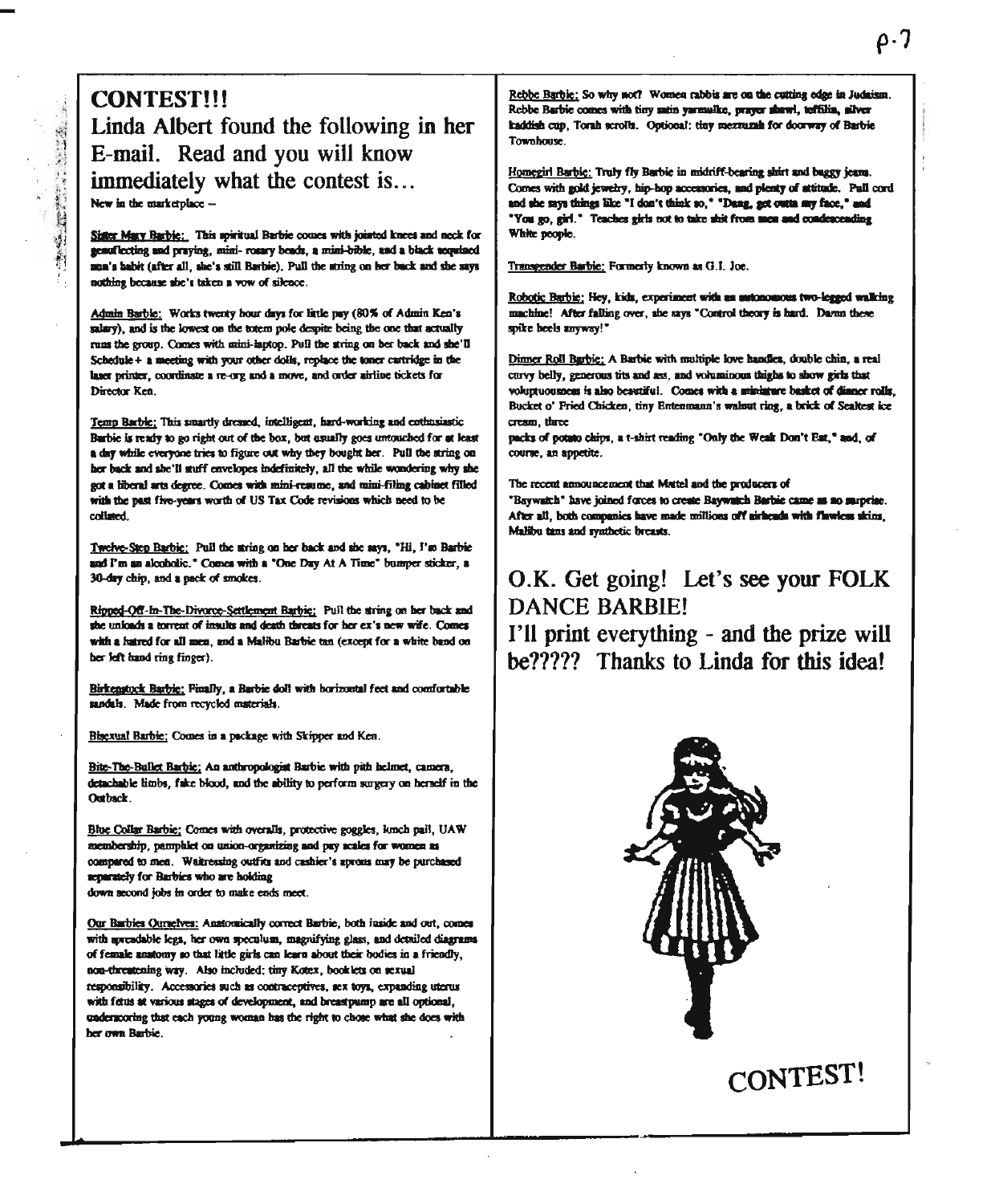# FOLKDANCING IN TEXAS - as reported by *Shirley and Dmitri Babiak*

We were sorry to miss seeing you all at camp this year. We made a prior commitment to teach folk dancing at an Elderhostel without noting that the dates conflicted With FFDC. To make up for missing camp, we flew to San Antonio for their annual festival. For us it was a heart-warming reunion with dancers we knew from Maine, Louisville and Canada and from recent tours to Bulgaria and Slovakia.

This was the 37th SAC Festival. Nelda Drury originated this event in 1959, soon after she joined the faculty of San Antonio College, and she continues to run it even after retirement. We consider Nelda one of the founding Mothers of the recreational folk dance movement in the U.S. - along with Jane Farwell and Mary Ann Herman, those powerhouses whose spirits and influence lives on in all who knew them.

Nelda assigned us to the home of DOuglas Hall, a remarkable intellectual who learned to folk dance from Nelda when an undergrad at SAC. He now does most of the organizational work for Nelda and the SAC Festivals - besides teaching computer science courses and being in charge of the computer dept. at the college. He also has an 8-couple German folk dance performing group called "Deutsche Volkstanzverien",

which opened the program on Fri. eve.

Recreational folk dance in Texas is diff- \ erent than in Fla or Kentucky. Texas has a much longer tradition of teaching folklore in the schools. There are folk dance performing groups in most of the high schools, and they hold state-wide competitions for prizes. On Fri. night we saw some of the H.S. groups perform. It surprised us to see young people of Hispanic, Oriental and Black heritage doing German dances. We learned they are also studying the German language. it was news to us that in 1840 the German government encouraged the colonization of Texas, and boat loads of Germans arrived in Gaivaston, later establishing many towns with German names.

In Texas, there appears to be a greater emphasis on folk dance as a performing art. On both evenings of the festival workshop, various troupes performed in the college auditorium: VONNIE BROWN'S KARPATY drove all the way from Baton Rouge to attend the workshop and perform in costume on Sat. nite. The program was spectacular, some of the best dancing we have ever watched. The Sat. nite show in itself was worth the festival fee (\$35.)

A local Mexican group from the San Antonio Parks and Rec Dept. did dances we have in our repertory, but the vigor (con't on Page  $-9$ )

/

-~..

~.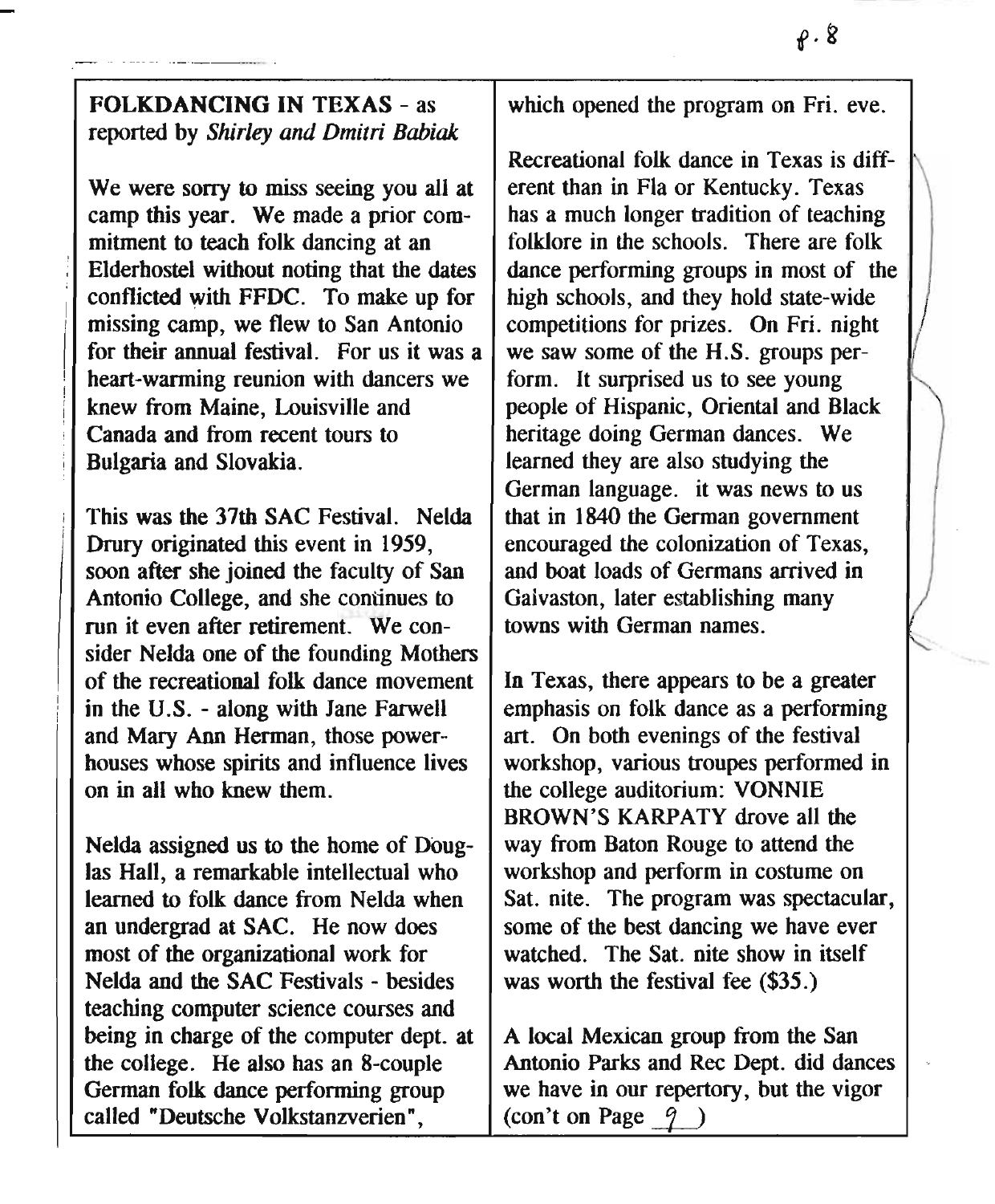**TEXAS** - (Con't from page  $\varphi$ ) of these young dancers was incredible: a machete dance done with low squats! Girls in costumes that looked antique were able to spin like tilted tops holding their voluminous skirts.

KOMENKA ENSEMBLE from New Orleans, who had received instruction from Jaro Shevchik, the Slovak choreographer that Vonnie brought to the U.S., also did a suite of Slovakian suite. The group from Austin, CZARDAS was outstanding.

Stew and Mary Lewis Schacklette and Sandy Starkman helped with the late evening folk dancing that follwed the performances. Daytimes, Herbert Germain taught French dences; Dick Crum, a few of his Serbian, and Joe Wallin, Scottish dances.

At the last event, the dinner given by Nelda's church, the 20 member dance troupe that had come all the way from Nova Scotia, THE AMETHISTS, treated their hosts to a Scottish Dance program. When we left, the dance floor was filled with teeangers from Nova Scotia and San Antonio doing recreational folk dancing. It was good to see that the next generation is ready to take over and keep this priceless tradition alive. The Texans are doing a great job of involving young people. The best place I know of here in the East for involving young people in folk dance

is the Kentucky Dance Institute (see ad elsewhere), where one-third of the dancers are children and young adults. as parents and grandparents, we savor the sight of our children and grandchildren folk dancing.

# EDITORIAL



Never have I been so angry with a computer. Bobby gave me a DBase program that had all addresses and other information in it. I immediately set out to add new people and change old addresses and phone numbers, etc. I then proceeded to print for last month. I discovered the program didn't "hold" any of my information. I then got better, added everyone's E-mail, made all changes again, and the damn thing didn't hold again (yes, I did change my M.O.); so Andy came over to help, and we did it all again, and that time I lost everyone's phone number and E-mail. So I decided I better just print out the labels that I did have before it all disappeared, and it came out two in a row instead of 3. I have at least 12 hours doing nothing. Then to top it off when I went to put the rest of the paper into the order I wanted, the columns are doing something funny. Needless to say if things don't get better, I'm going to write the next one by hand! I've been given a better program, but don't have room in my computer, but hope by next issue, I will have accomplished something - I better have!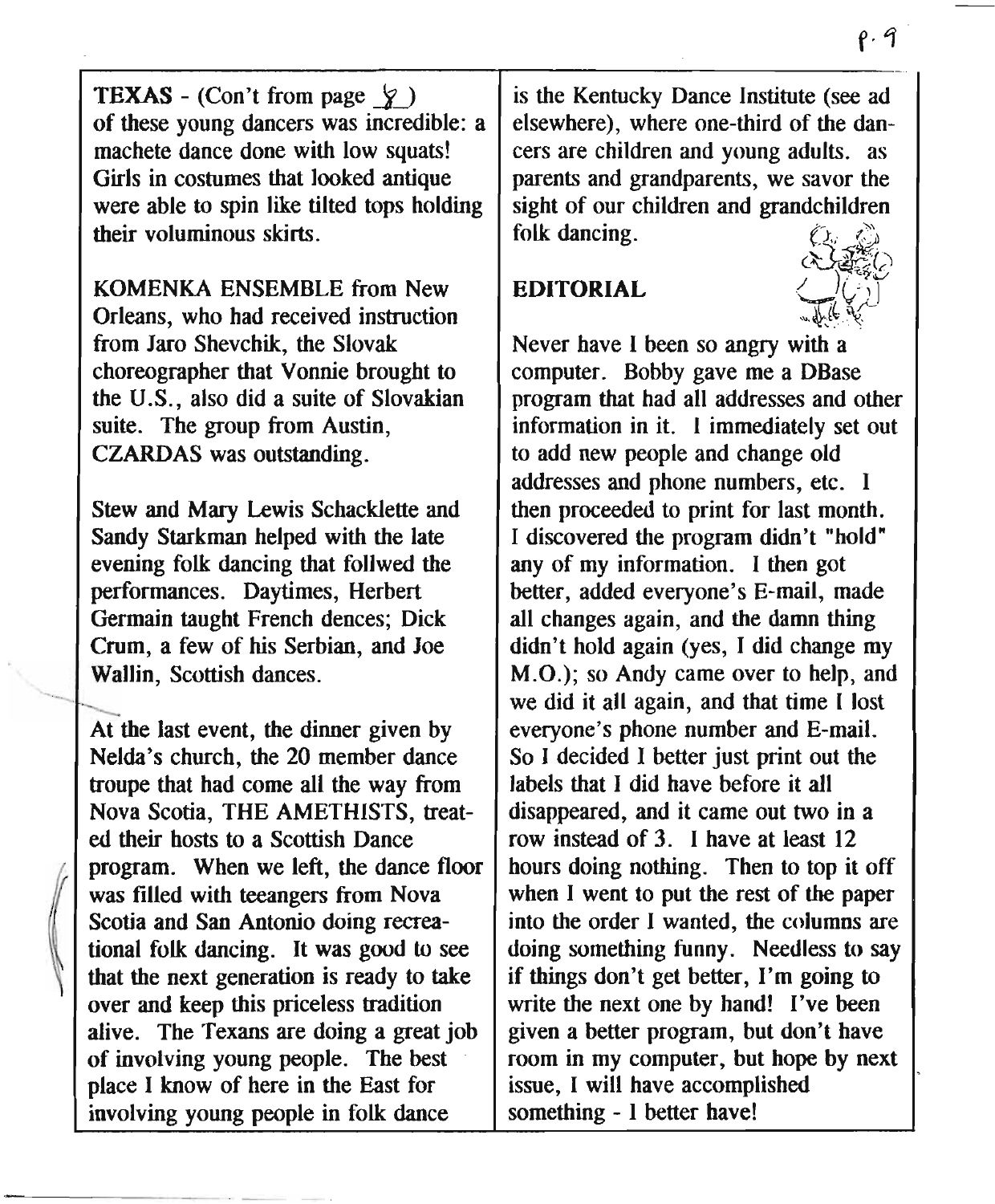### HOGTOWN HYPERBOLES (Gainesville) *Joyce Dewsbury*

We performed at the Kanapaha Spring Garden Festival (March 30) and how fortunate we were. Five minutes prior to our scheduled time slot to dance it stopped raining. And it did not rain during our half hour program. A-

bout an hour later the rain started again and did not let up much for the rest of Saturday or sunday. It was the first year that they did not have beautiful sunny weather for the festival.

Our performance went very well. Karen had come up that weekend to dance with the Sanabahr Dance Ensemble and she videotaped both our rehearsal at Toshi's where we danced in his backyard to become accustomed to dancing on the grass and the actual performance. Karen did a fine job videotaping and all of us were pleased with the taping and the way the performance looked overall.

Rather than try to change anything due to the short interval of time between the Kanapaha Spring Garden Festival and the Spring Arts Festival performances I decided to just carry the entire performance over

intact. We performed on April 13 at 10:30 at the Spring Arts Festival. When we first began the dancing only some of the folk dancers and some friends were there in the audience. But by the start of the second dance every chair was occupied and people were standing in the back. We had a large and enthusiastic<br>audience. Those who per Those who performed included: Toshi Nishida, Max and Diane Forkel, Tanya Beatty (a new member who learns dances very quickly and who has done Irish step dancing), John Ward, Mike Jamieson, Arlene Fradkin (who also did the announcing), Darlene Whitley, and me. As performance chair it has been great to work with these friends and fellow dancers who are willing to put so much time and effort into putting together a polished performance.

Last Saturday an organizational folk dance meeting was held at Toshi's home. One of the matters to be discussed was teaching and none of us teachers were able to attend for one reason or another. Nevertheless, the meeting was very productive and a tremendous amount was accomplished in terms of organization. I was most  $(con.p...)$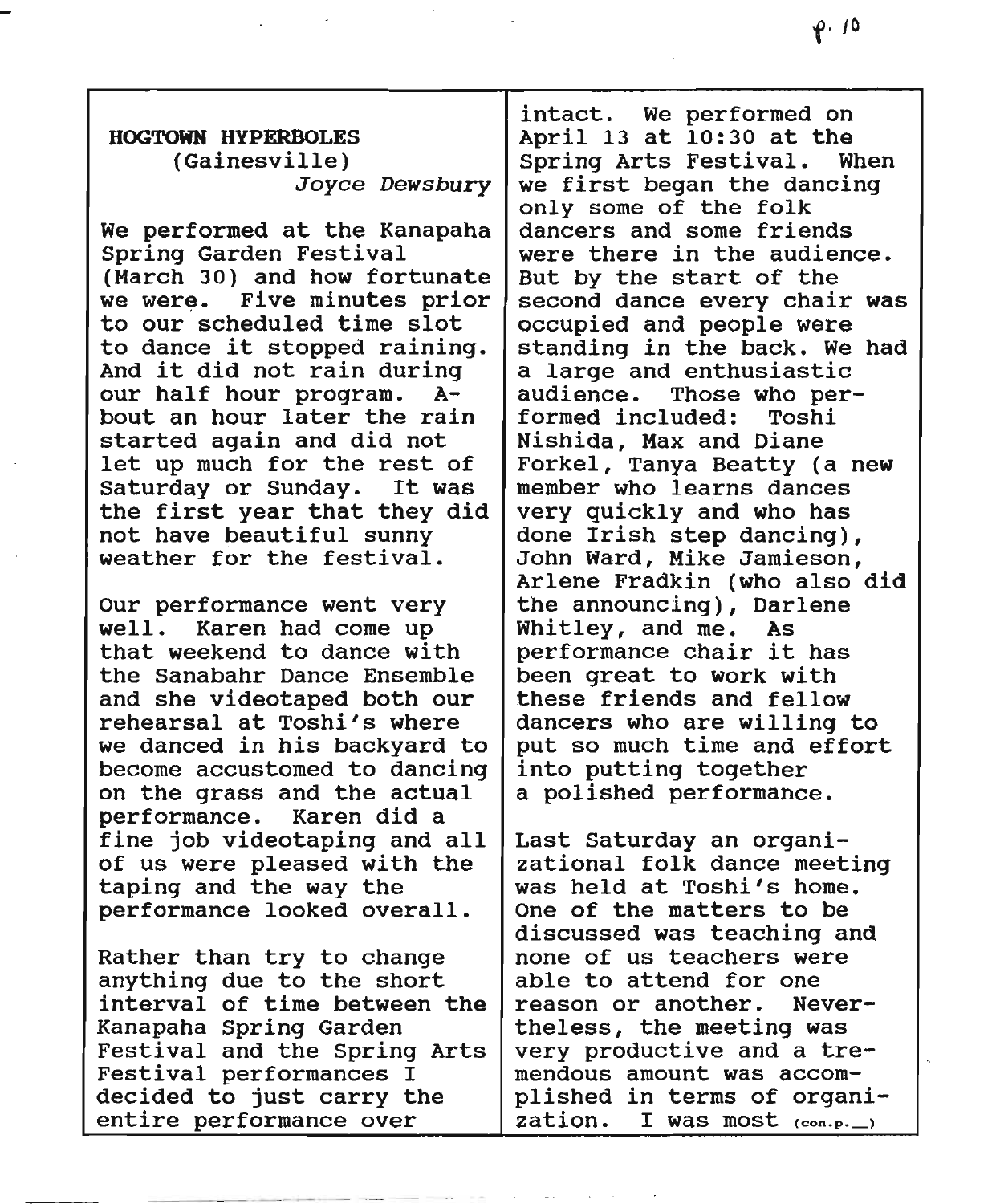(Gainesville, con't) impressed. I believe that they even came up with a "Mission statement". It had to do with the purpose of the group which in part is to preserve dances from the Eastern European area. As one who works in the University Archives in the library I can well appreciate the importance of historical repositories. And for those of you who attended Dick Crum's sessions at the recent FFDC workshop you will know what he said about American international folk dance groups preserving Serbian dances.

Our group is funded through Student Government at the University of Florida and we have some money which was targeted for guest teachers. Karen was our first guest teacher and she taught this past Friday evening. She did a wonderful job and in addition we had a very large group in attendance. Our ending circle dance had over 25 in it.

This has been a great month. May more follow.



ORLANDO NEWS (OIFDC) *Pat Henderson <i><u>Rd. note: Pat also wrote last month's article-</u> "\_IMI~J*

The news this month is travel news. First, Juanita and Fred Schockey traveled to Arizona to visit family. . Then Bobby, the kids and I took a spring break vacation to Utah where we skiied 4 days, hiked 8 miles in Arches National Park, and still found time to dance three times. Our last night we found a wonderful Greek restaurant in Salt Lake City called the Grecian Gardens. They have live music every night!

Our club is now officially 25 years old! We are planning a silver anniversay party in August with our founding father, David Digby, attending. David is fmishing his PhD at Emory University. That means we can address him Dr. David the next time we see him! We will be inviting all Florida/Georgia dancers to come to the party which will resemble a spring/fall fling. Stay tuned We will be inviting all Florida<br>dancers to come to the party v<br>resemble a spring/fall fling. S<br>for further developments.